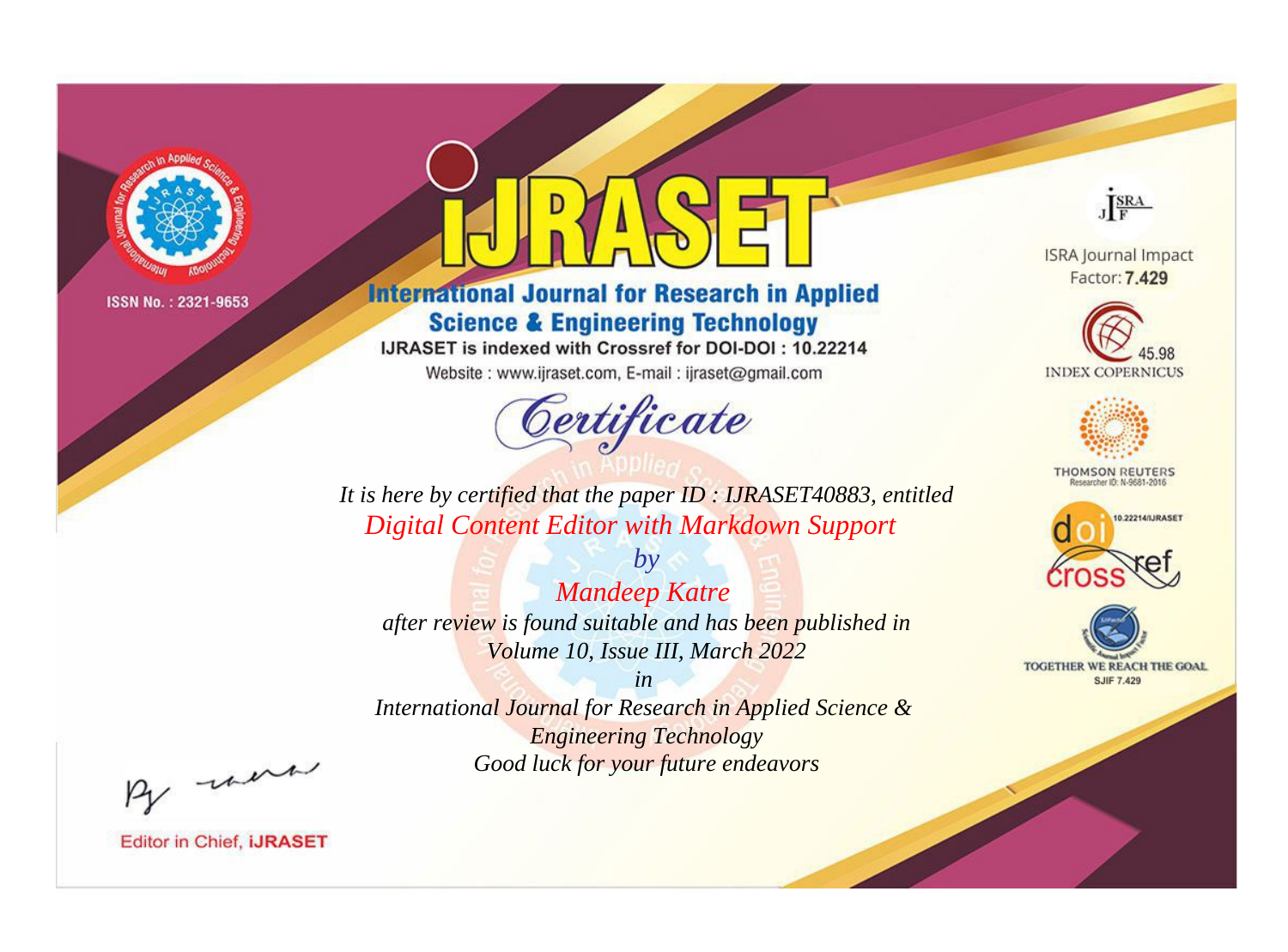

# **International Journal for Research in Applied Science & Engineering Technology**

IJRASET is indexed with Crossref for DOI-DOI: 10.22214

Website: www.ijraset.com, E-mail: ijraset@gmail.com



JERA

**ISRA Journal Impact** Factor: 7.429





**THOMSON REUTERS** 



TOGETHER WE REACH THE GOAL **SJIF 7.429** 

*It is here by certified that the paper ID : IJRASET40883, entitled Digital Content Editor with Markdown Support*

*Jaya Gaur after review is found suitable and has been published in Volume 10, Issue III, March 2022*

*by*

*in* 

*International Journal for Research in Applied Science & Engineering Technology Good luck for your future endeavors*

By morn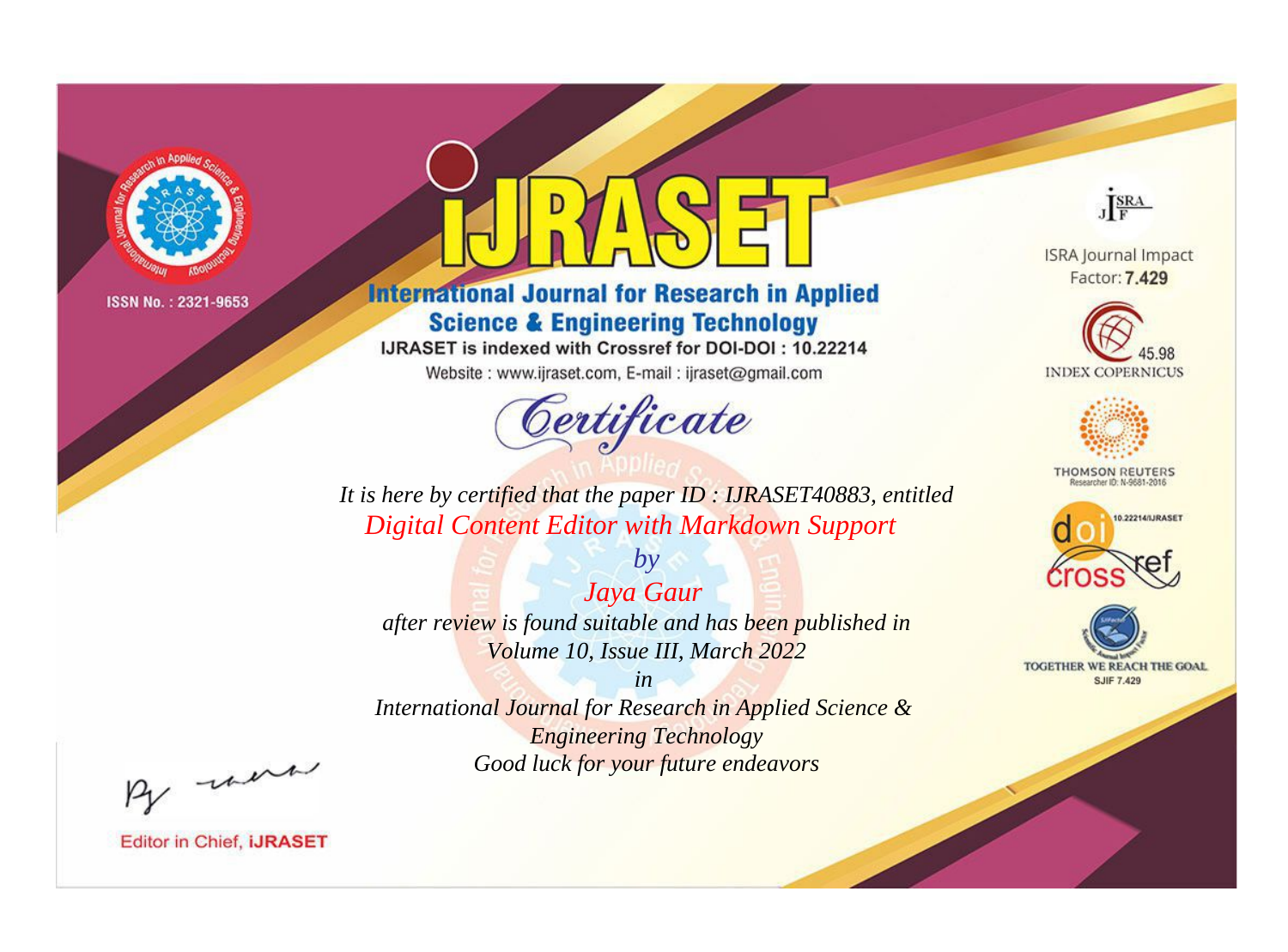

# **International Journal for Research in Applied Science & Engineering Technology**

IJRASET is indexed with Crossref for DOI-DOI: 10.22214

Website: www.ijraset.com, E-mail: ijraset@gmail.com



JERA

**ISRA Journal Impact** Factor: 7.429





**THOMSON REUTERS** 



TOGETHER WE REACH THE GOAL **SJIF 7.429** 

It is here by certified that the paper ID: IJRASET40883, entitled **Digital Content Editor with Markdown Support** 

**Manas Srivastava** after review is found suitable and has been published in Volume 10, Issue III, March 2022

 $b\nu$ 

 $in$ International Journal for Research in Applied Science & **Engineering Technology** Good luck for your future endeavors

By morn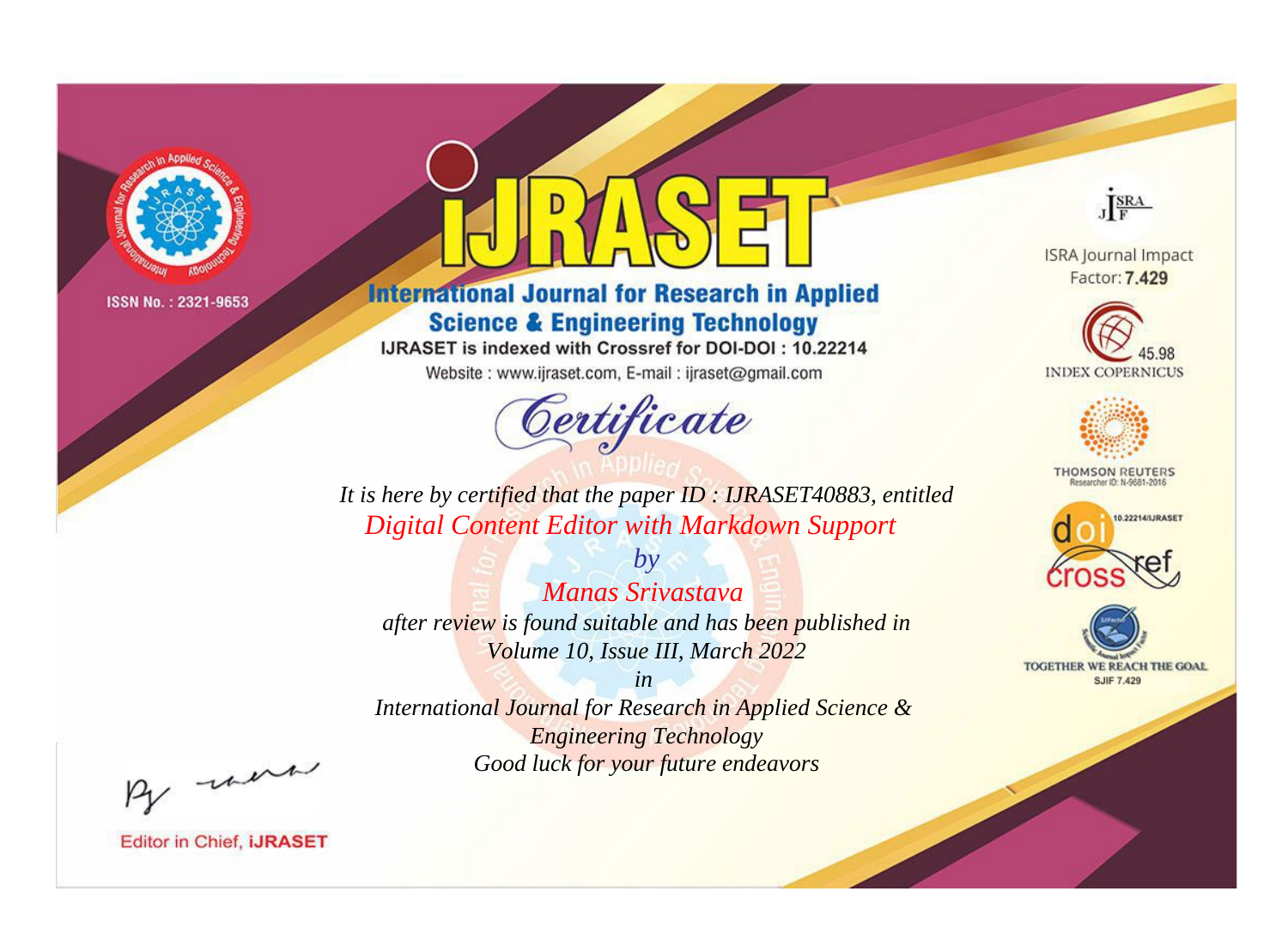

# **International Journal for Research in Applied Science & Engineering Technology**

IJRASET is indexed with Crossref for DOI-DOI: 10.22214

Website: www.ijraset.com, E-mail: ijraset@gmail.com



JERA

**ISRA Journal Impact** Factor: 7.429





**THOMSON REUTERS** 



TOGETHER WE REACH THE GOAL **SJIF 7.429** 

*It is here by certified that the paper ID : IJRASET40883, entitled Digital Content Editor with Markdown Support*

*Ritik Gupta after review is found suitable and has been published in Volume 10, Issue III, March 2022*

*by*

*in* 

*International Journal for Research in Applied Science & Engineering Technology Good luck for your future endeavors*

By morn